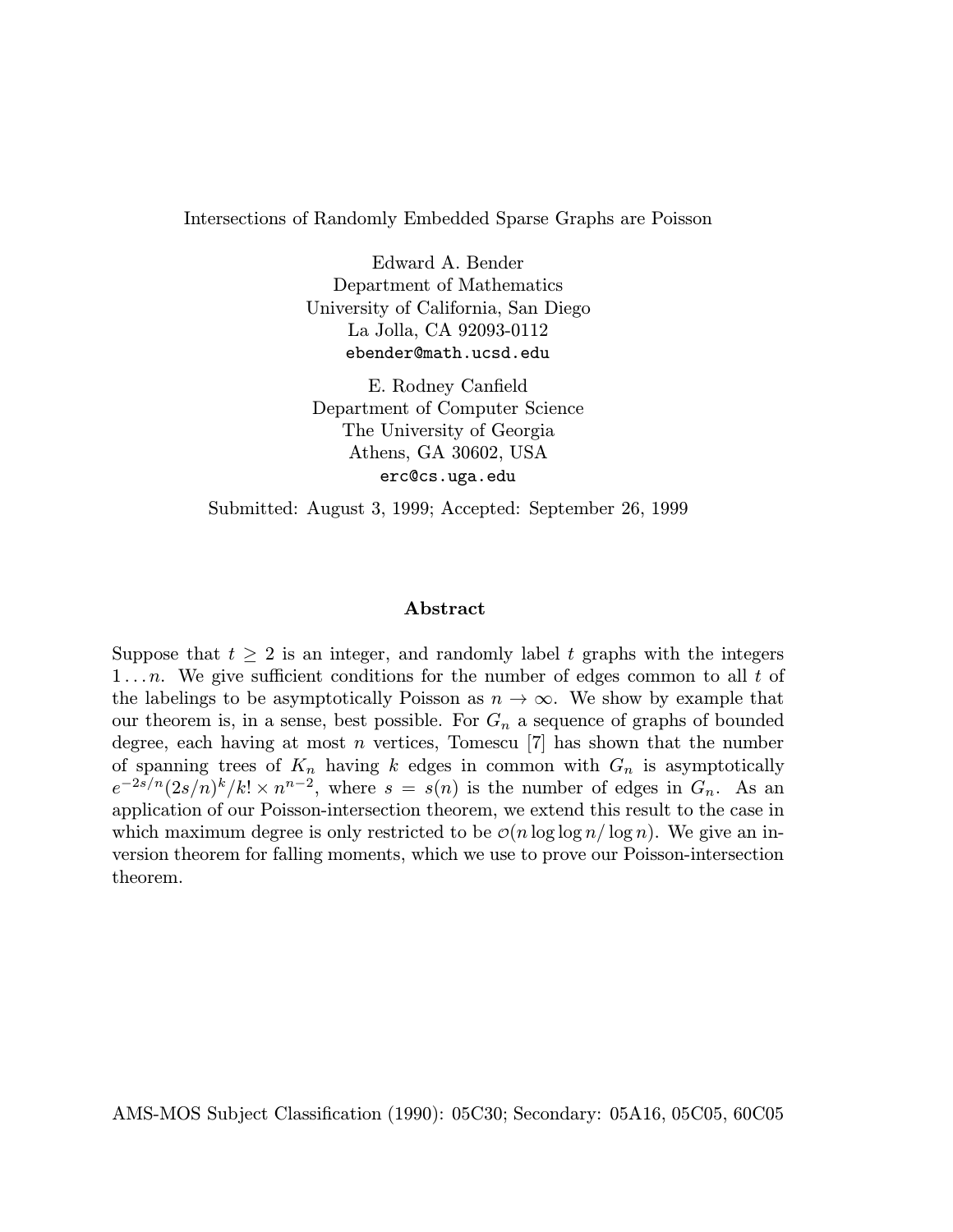## 1. Introduction and Statement of Graphical Results

This paper considers random embeddings of an  $m$ -vertex graph  $G$  into the complete graph  $K_n$  where  $m \leq n$ . With no loss, assume the vertices of G are  $\{1, 2, \ldots m\}$ . The number of injections of an m-set into an n-set is  $(n)<sub>m</sub>$ , the falling factorial

$$
(n)_{m} = n(n-1)\cdots(n-m+1).
$$

By a *random embedding* of G into  $K_n$ , we mean that one of the above injections is chosen from the uniform distribution.

Tomescu [7] showed that the number of edges a randomly embedded graph  $G_n$  has in common with a random spanning tree of  $K_n$  is asymptotically Poisson when the degree of the graph is bounded. (The result had been conjectured in  $[6]$ , and proven there for a special case.) This can be interpreted in terms of random embeddings of pairs of graphs in  $K_n$ . Theorem 1, discusses random embeddings of t-tuples of graphs. In Theorem 2, we use this to extend Tomescu's result from graphs of bounded degree to those whose degrees may grow as fast as  $\mathcal{O}(n \log \log n / \log n)$ .

**Theorem 1.** Let  $t \geq 2$  be an integer. Suppose that for each i,  $1 \leq i \leq t$ , we have a sequence  $G_n(i)$ , of graphs, each having at most n vertices and at least one edge. Let  $s_n(i)$  and  $\Delta_n(i)$  be the number of edges and the maximum degree, respectively, for  $G_n(i)$ . Let  $Y_n$  equal the number of edges common to t randomly chosen embeddings of the  $G_n(i)$  into  $K_n$ . Let

$$
\lambda_n = \frac{\prod_{i=1}^t s_n(i)}{\binom{n}{2}^{t-1}} \tag{1}
$$

and

$$
\rho_n = \prod_{i=1}^t \frac{(\Delta_n(i))^2}{s_n(i)}.
$$
\n(2)

If  $\min(\lambda_n, \rho_n) \to 0$ , then

$$
\left(\text{Prob}\big(Y_n = k\big) - e^{-\lambda_n} \lambda_n^k / k!\right) \rightarrow 0 \quad \text{for each fixed } k. \tag{3}
$$

**Theorem 2.** Let  $G_n$  be a sequence of graphs, each having at most n vertices. Let  $s_n$  and  $\Delta_n$  be the number of edges and the maximum degree, respectively, for  $G_n$ . Let  $T(G_n; n, k)$  be the number of spanning trees of  $K_n$  having k edges in common with  $G_n$ . If

$$
\Delta_n = \mathcal{O}(n \log \log n / \log n), \tag{4}
$$

then

$$
\left(T(G_n;n,k)/n^{n-2} - e^{-2s_n/n}(2s_n/n)^k/k!\right) \rightarrow 0 \quad \text{for each fixed } k. \quad (5)
$$

To what extent are the constraints on the sequences  $\Delta_n$  needed in Theorems 1 and 2? Some condition is needed in Theorem 2 since  $T(G_n; n, 0) = 0$  for the nvertex star; however, we do not know if (4) is best possible. For Theorem 1 we have the following result.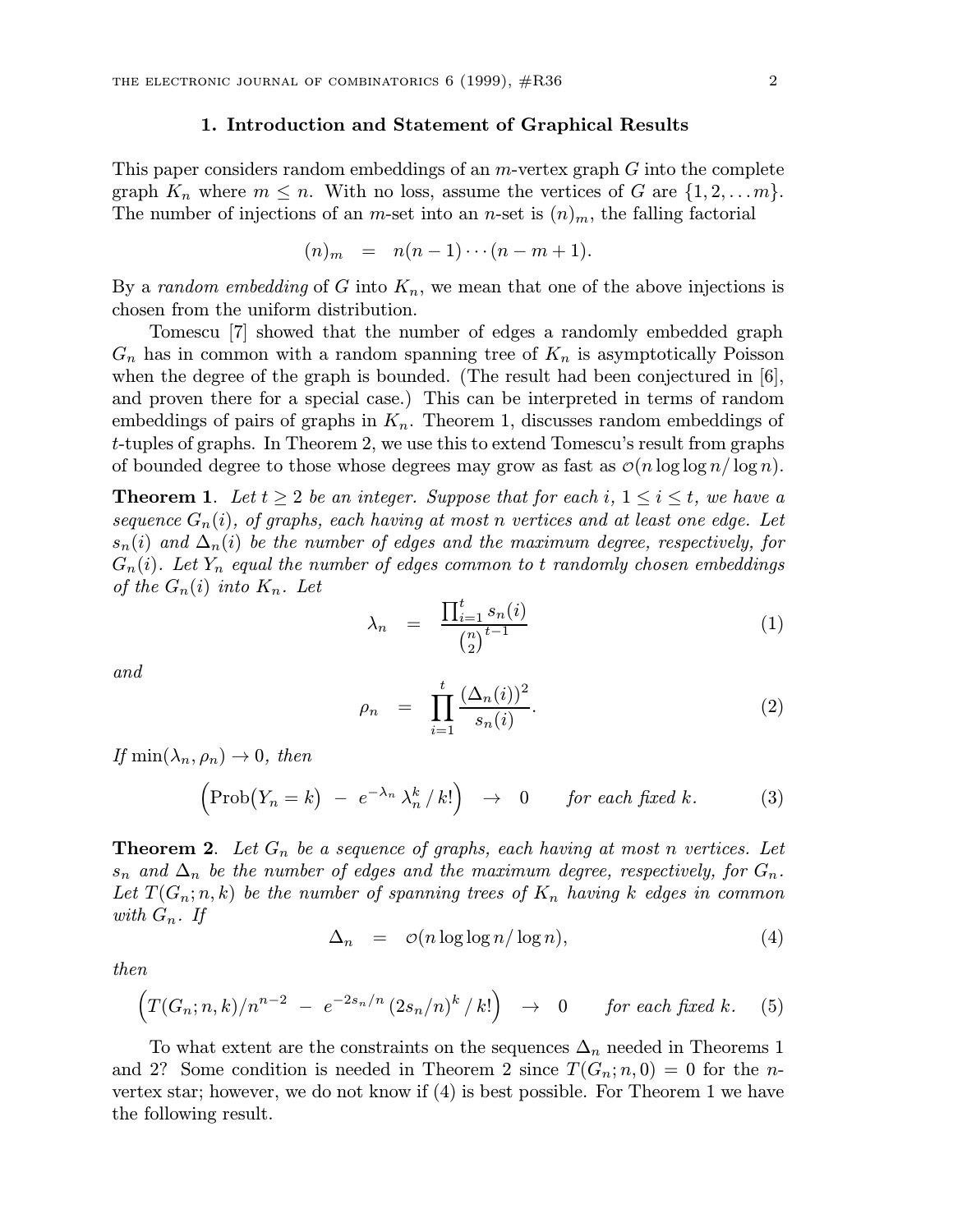**Theorem 3.** We cannot replace the condition  $min(\lambda_n, \rho_n) \to 0$  in Theorem 1 with  $\min(\lambda_n, \rho_n) = \mathcal{O}(1)$ :

- (a) If  $G_n(1)$  is an n-cycle and  $G_n(2)$  is an n-vertex star, then  $Prob(Y_n = 2) = 1$ .
- (b) If  $G_n(1)$  and  $G_n(2)$  are both caterpillars with  $b = \lfloor n^{1/2} \rfloor$  nonleaf vertices, each of degree b, then

$$
\sum_{k=0}^{\infty} \lim_{n \to \infty} \text{Prob}(Y_n = k) z^k = e^{z-1} \exp\{(e^{z-1} - 1)\}.
$$

The two examples are extreme: in (a) the ratios  $\Delta_n(i)^2/s_n(i)$  differ greatly; in (b) they are equal.

#### 2. A Theorem on Convergence to Poisson

The proof of Theorem 1, in the next section, requires an inversion theorem for falling moments. Inverting estimates for moments into estimates for the underlying probability distribution is a classical technique. In [2] this is done when the moment generating function has positive radius of convergence. An inversion theorem more useful in some circumstances is stated in [3, p. 75]: If there is a  $\lambda$  such that for every k we have  $\mathbf{E}((Y_n)_k) \to \lambda^k$ , then also we have  $\text{Prob}(Y_n = k) \to e^{-\lambda} \lambda^k / k!$ . (Strictly, the theorem is stated in terms of factorial cumulants (see page 50), but is equivalent to what is stated here.) No proof or reference is given, but this assertion is a corollary of Theorem 4 below. Similar inversion theorems are found in [1, p. 491] and [5, p. 22], phrased in inclusion-exclusion terms. Of the above, only [1] does not require that  $\mathbf{E}(Y_n) \to \lambda$ . The following theorem is similar to that in [1], but differs sufficiently that it is inappropriate to refer to that paper for a proof.

**Theorem 4.** Let  $Y_1, Y_2, \ldots$  be a sequence of nonnegative integer valued random variables, each of which has falling moments of all orders. Let  $\lambda_n$  be the expected value  $\mathbf{E}(Y_n)$  of the random variable  $Y_n$ . For each  $\epsilon > 0$  define the sets  $\mathcal{A}_{\epsilon}, \mathcal{B}_{\epsilon} \subseteq \{1, 2, \ldots\}$  by

$$
\mathcal{A}_{\epsilon} = \{n : \lambda_n > 1/\epsilon\}
$$
  

$$
\mathcal{B}_{\epsilon} = \{n : 1/\epsilon > \lambda_n > \epsilon\}.
$$

Suppose that for each real  $\epsilon > 0$  we have

$$
\mathbf{E}\big((Y_n)_2\big) \sim \lambda_n^2 \quad \text{as } n \to \infty \text{ through } \mathcal{A}_{\epsilon}, \tag{6}
$$

and that for each real  $\epsilon > 0$  and integer  $k > 0$  we have

$$
\mathbf{E}\big((Y_n)_k\big) \sim \lambda_n^k \quad \text{as } n \to \infty \text{ through } \mathcal{B}_{\epsilon}.\tag{7}
$$

Then it follows that

$$
\left(\text{Prob}\big(Y_n = k\big) - e^{-\lambda_n} \lambda_n^k / k!\right) \rightarrow 0 \text{ for each } k.
$$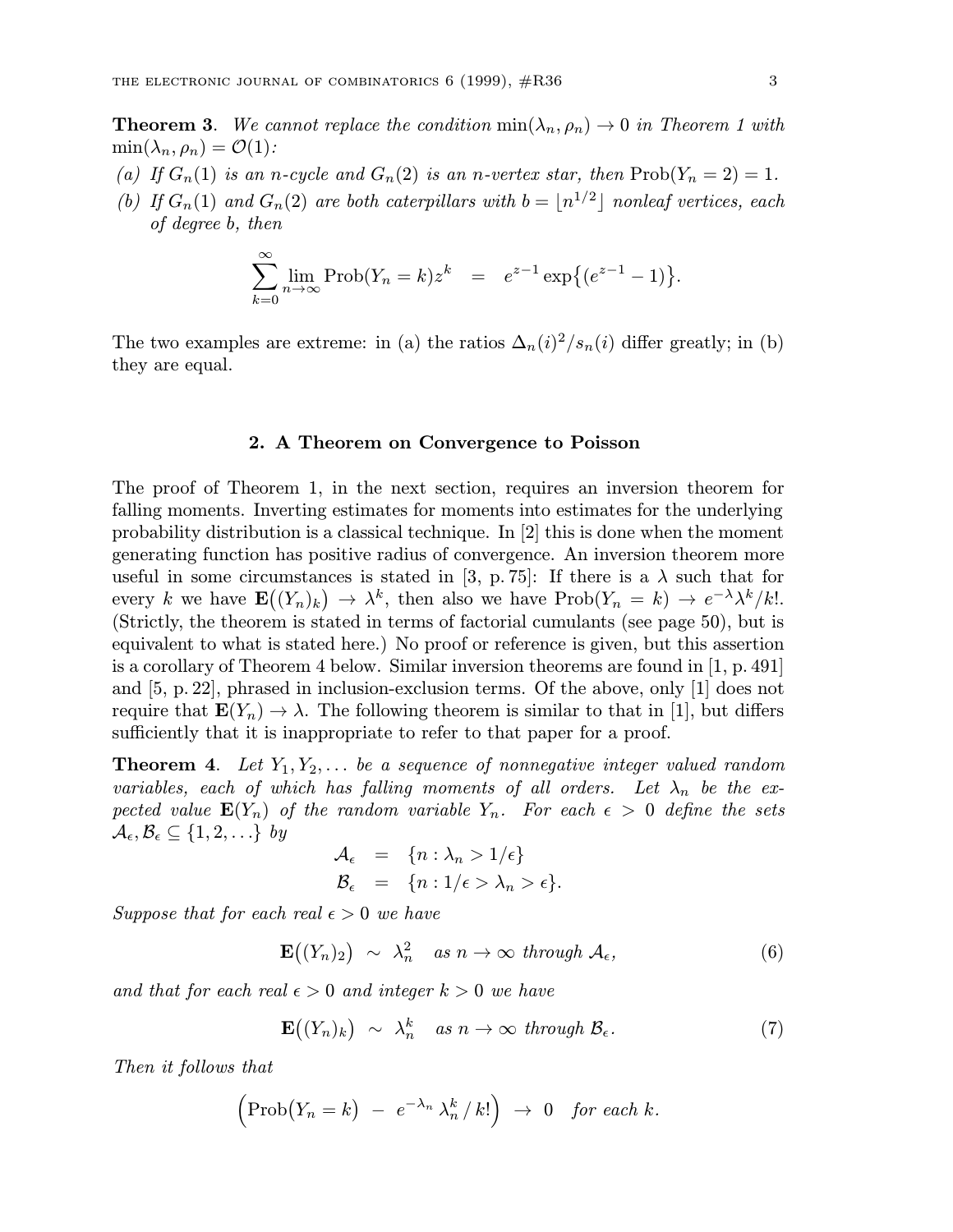To prove this, we require Bonferroni's inequalities:

**Theorem 5.** Let Y be a random variable taking on nonnegative integer values. Suppose  $\mathbf{E}((Y)_k)$  exists for  $k \leq K$ . Then, for  $0 \leq J \leq K - k$ 

$$
\sum_{j=0}^{J} \frac{(-1)^j \mathbf{E}((Y)_{k+j})}{k! \, j!} \tag{8}
$$

is an over-estimate of  $\text{Prob}(Y = k)$  when J is even and an under-estimate when J is odd. Furthermore, in absolute value the last term in the sum is a bound on the difference between the sum over  $0 \leq j < J$  and  $\text{Prob}(Y = k)$ .

Proof of Theorem 5. The last sentence in the theorem follows immediately from the over- and under-estimate claim concerning (8). We now prove the overand under-estimate claim. Let  $y_k(N) = \sum_{n=k}^{N} \text{Prob}(Y = n)(n)_k$ . Note that  $\mathbf{E}((Y)_k) = \lim_{N \to \infty} y_k(N)$ . We have

$$
\sum_{j=0}^{J} \frac{(-1)^j y_{k+j}(N)}{k! \, j!} = \sum_{j \le J} \sum_{n=k}^{N} \frac{(-1)^j \operatorname{Prob}(Y=n) (n)_{k+j}}{k! \, j!}
$$

$$
= \sum_{n=k}^{N} \frac{\operatorname{Prob}(Y=n) (n)_k}{k!} \left( \sum_{j \le J} \frac{(-1)^j (n-k)_j}{j!} \right)
$$

The parenthesized sum is  $\sum_{j\leq J} \binom{n-k}{j} = (-1)^J \binom{n-k-1}{J}$  when  $n > k$ , and it equals 1 when  $n = k$ . Letting  $N \to \infty$  proves the theorem.

**Proof of Theorem 4.** Let an integer k and an  $\epsilon > 0$  be given. We must exhibit N such that

$$
n \ge N \quad \Rightarrow \quad \Big( \mid \text{Prob}(Y_n = k) - e^{-\lambda_n} \lambda_n^k / k! \mid < \epsilon \Big). \tag{9}
$$

We separate the proof into three cases, and exhibit four constants  $N_1$ ,  $N_2$ ,  $N_3$ , and L such that each of the conditions

$$
n \ge N_1 \text{ and } \lambda_n < \epsilon
$$
\n
$$
n \ge N_2 \text{ and } \lambda_n > L
$$
\n
$$
n \ge N_3 \text{ and } \epsilon \le \lambda_n \le L
$$

implies the desired conclusion appearing on the right side of (9).

When  $k \geq 1$  and  $\lambda > 0$ , we easily have

$$
1-\lambda \leq e^{-\lambda} \leq 1 \text{ and } 0 \leq e^{-\lambda} \lambda^k / k! \leq \lambda e^{-\lambda} (\lambda^{k-1}/(k-1)!) < \lambda.
$$

For any random variable Y taking non negative integer values, we have, for  $k \geq 1$ ,

$$
0 \leq \mathrm{Prob}(Y = k) \leq \mathrm{Prob}(Y \geq 1) \leq \mathbf{E}(Y),
$$

.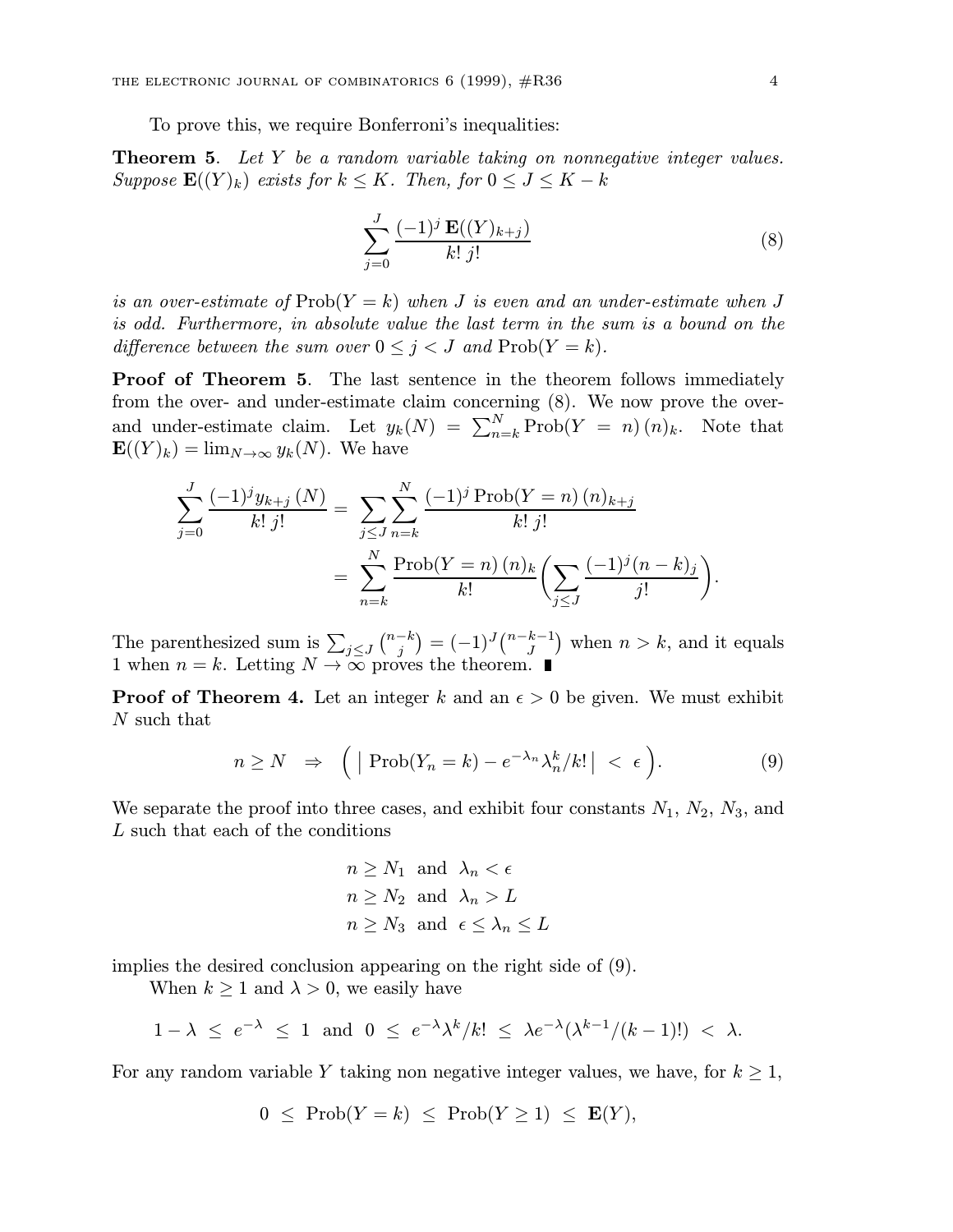whence also

$$
1 - \mathbf{E}(Y) \le \text{Prob}(Y = 0) \le 1.
$$

Combining these with the previous estimates, we obtain the first part of our proof simply by taking  $N_1 = 1$ .

For the second part of the proof, we employ Chebyshev's inequality. Recall that  $k$  is fixed. Choose  $L$  so large that

$$
L \ge 2k
$$
,  $1/L < \epsilon/2$ , and  $\lambda > L \Rightarrow e^{-\lambda} \lambda^k / k! < \epsilon$ .

Let  $\sigma_n^2$  be the variance of  $Y_n$ . Chebyshev's inequality gives

$$
\text{Prob}(Y_n = k) \le \left(\frac{\sigma_n}{\lambda_n - k}\right)^2,
$$

and the latter is no greater than  $4(\sigma_n/\lambda_n)^2$  since  $L \geq 2k$ . However, by hypothesis, if n becomes infinite through values such that  $\lambda_n \geq L$ , we have

$$
\sigma_n^2 = \mathbf{E}((Y_n)_2) + \lambda_n - \lambda_n^2
$$
  
=  $(1 + \mathcal{O}(1))\lambda_n^2 + \lambda_n - \lambda_n^2$   
=  $\lambda_n + \mathcal{O}(\lambda_n^2)$ ,

whence

$$
(\sigma_n/\lambda_n)^2 = (\lambda_n)^{-1} + \mathcal{O}(1).
$$

The first term on the right is less than  $\epsilon/2$  by our choice of L; hence, choosing  $N_2$ so large that the  $\mathcal{O}(1)$  term is less than  $\epsilon/2$  for  $n \geq N_2$  completes the second part of the proof.

For the third and final part of the proof, we use Theorem 5. Choose J sufficiently large that

$$
\frac{(\epsilon^{-1})^{k+J}}{k!\,J!} \; < \; \epsilon/3 \quad \text{and} \quad J \; > \; L.
$$

Note that

$$
\bigg|\sum_{0\leq j< J} (-1)^j \lambda^j /j! - e^{-\lambda}\bigg| \leq \lambda^J /J! \tag{10}
$$

since, for  $J > \lambda$ , the absolute values of the terms with  $j \geq J$  are decreasing and so the error is at most the first neglected term. There are three errors,  $E_1, E_2, E_3$ , to bound:

$$
\text{Prob}(Y_n = k) = \sum_{0 \le j < J} \frac{(-1)^j \mathbf{E}((Y_n)_{k+j})}{k! \, j!} + E_1
$$
\n
$$
\sum_{0 \le j < J} \frac{(-1)^j \mathbf{E}((Y_n)_{k+j})}{k! \, j!} = \sum_{0 \le j < J} \frac{(-1)^j \lambda_n^{j+k}}{k! \, j!} + E_2
$$
\n
$$
\sum_{0 \le j < J} \frac{(-1)^j \lambda_n^{j+k}}{k! \, j!} = \frac{\lambda_n^k}{k!} e^{-\lambda_n} + E_3.
$$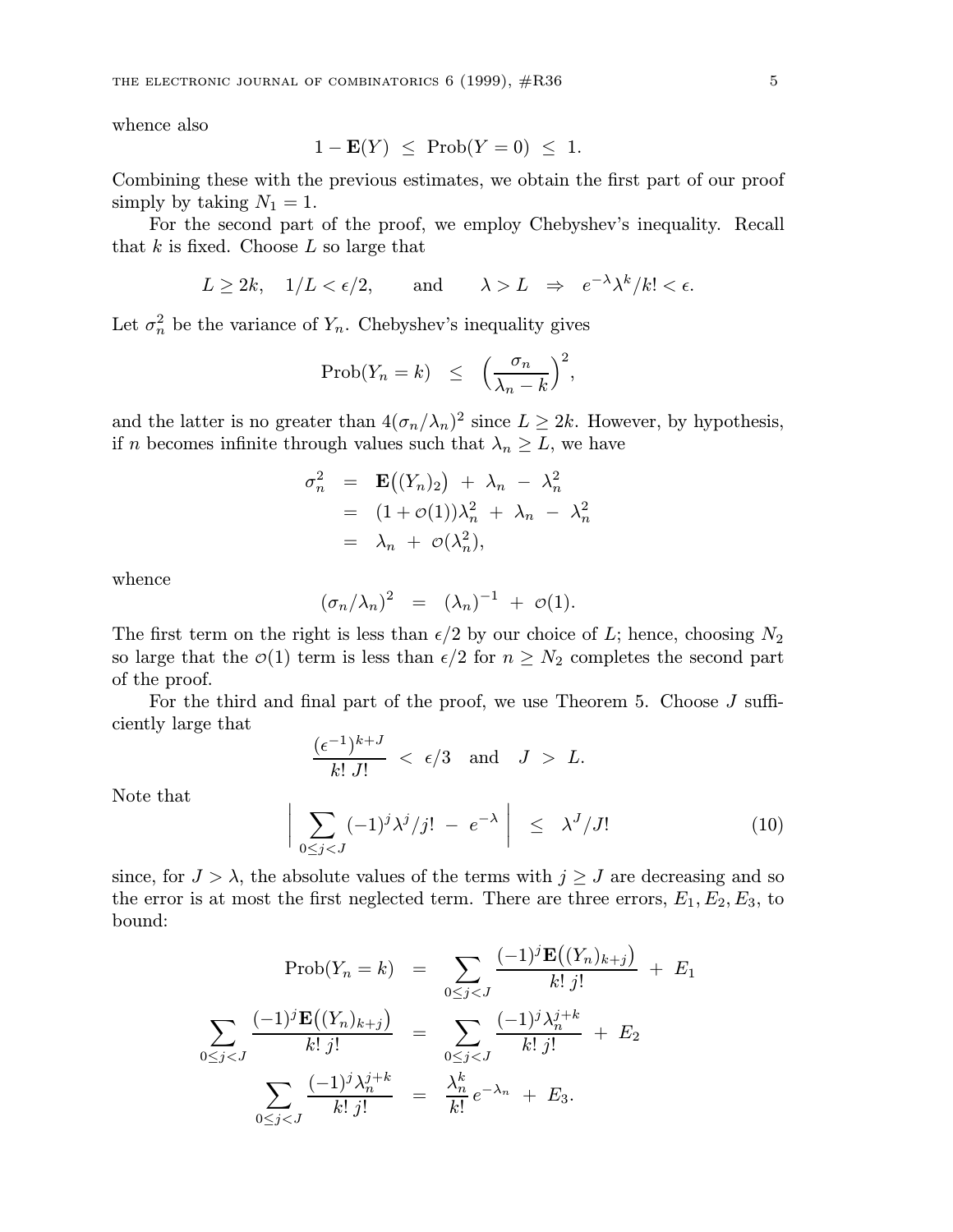- By Theorem 5,  $E_1$  is smaller than  $\mathbf{E}((Y_n)_{k+J})/k! J!$ , which by assumption is  $(1+\mathcal{O}(1))\lambda_n^{J+k}/k!$  J!. By choice of J the latter is less than  $\epsilon/3$  for n sufficiently large.
- $E_2$  is bounded in absolute value by  $\mathcal{O}(1) \sum_{0 \leq j < J} 1/k! \, j! < \mathcal{O}(1) e/k!$ , the  $\mathcal{O}(1)$ term being the maximum of the finitely many differences  $|((Y_n)_{k+j}) - \lambda_n^{k+j}|$ . For *n* sufficiently large,  $\mathcal{O}(1)e/k!$  is smaller than  $\epsilon/3$ .
- Finally, by (10),  $E_3$  is smaller in absolute value than  $\lambda_n^{k+J}/k! J!$ , which as noted already is less than  $\epsilon/3$  for n sufficiently large.

This concludes the proof.  $\blacksquare$ 

### 3. Proof of Theorem 1

Using Theorem 4, we now prove Theorem 1. At times we drop subscripts and superscripts and refer to a graph  $G \subseteq K_n$  with s edges and maximum degree  $\Delta$ . Throughout the proof, we speak of the probability of various events, and evaluate the expected value of some random variables. The underlying probability space for all this is the set of all t-tuples of embeddings of the graphs  $G(i)$  into  $K_n$  with the uniform distribution.

If  $\omega = \omega_1, \ldots, \omega_t$  is such an embedding, then  $(Y_n(\omega))_k$  is the number of ways to choose a sequence  $e$  of  $k$  distinct edges all of which lie in every embedding. Let  $\chi(S)$  be 1 if the statement S is true and 0 otherwise. With a sum on  $\omega$  running over all embeddings and a sum on  $e$  running over all  $k$ -tuples of distinct edges,

$$
\mathbf{E}((Y_n)_k) = \sum_{\omega} \text{Prob}(\omega) \sum_{\mathbf{e}} \chi(\mathbf{e} \text{ is in every } \omega)
$$

$$
= \sum_{\mathbf{e}} \sum_{\omega} \prod_{i=1}^t \left( \text{Prob}(\omega_i) \chi(\mathbf{e} \text{ is in every } \omega) \right)
$$

$$
= \sum_{\mathbf{e}} f_n(\mathbf{e}), \quad \text{where } f_n(\mathbf{e}) = \prod_{i=1}^t p_n(G_n(i) \supset \mathbf{e}), \tag{11}
$$

and  $p_n(G \supseteq e)$  is the probability that a random embedding of G in  $K_n$  contains e.

Partition the k-tuples of distinct edges in  $K_n$  into two classes,  $\mathcal I$  and  $\mathcal D$ , where  $I$  contains all k-tuples of *independent* edges and  $D$  contains all other k-tuples (the dependent sets). Thus  $\sum_{e}$  in (11) can be partitioned into sums over  $\mathcal I$  and  $\mathcal D$ .

Here is a way to compute  $p_n(G \supset e)$ . Imagine G as a subgraph of  $K_n$ . Now choose edges of  $K_n$  to be relabeled as **e**, preserving whatever incidences are required among the ends of the  $e_i$  by the names of their vertices. The probability that these k chosen edges lie in G is  $p_n(G \supseteq e)$ .

We now consider  $\sum_{\mathbf{e} \in \mathcal{I}} f_n(\mathbf{e})$ , using the method in the previous paragraph to estimate  $p_n(G \supseteq e)$ . The edges chosen to be e can be any independent set in  $K_n$ , of which there are  $(n)_{2k}$  if the edges are directed and so  $(n)_{2k}/2^k$  if the edges are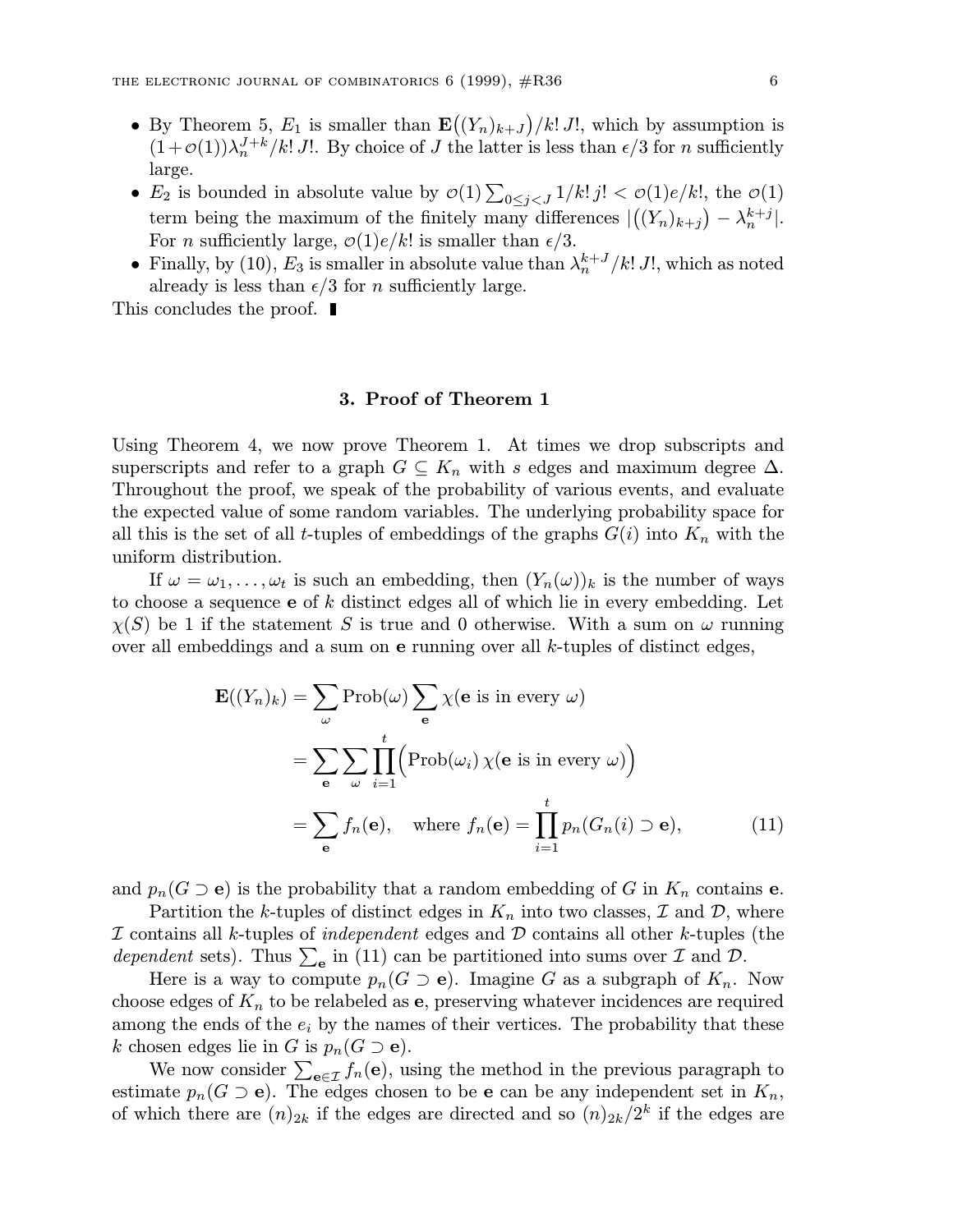not directed. Hence  $|\mathcal{I}| = (n)_{2k}/2^k$  and

$$
p_n(G \supset \mathbf{e}) = \frac{2^k I(G, k)}{(n)_{2k}},\tag{12}
$$

where  $I(G, k)$  is the number of k-long sequences of independent edges in G. Thus

$$
\sum_{e \in \mathcal{I}} f_n(e) = \left(\frac{2^k}{(n)_{2k}}\right)^{t-1} \sum_{e \in \mathcal{I}} \prod_{i=1}^t I(G_n(i), k). \tag{13}
$$

When  $k = 1$ , we have  $\mathcal{D} = \emptyset$  and  $I(G_n(i), 1) = s_n(i)$ . Thus, from (11) and (13),

$$
\mathbf{E}(Y_n) = \frac{1}{\binom{n}{2}} \prod_{i=1}^t \frac{s_n(i)}{\binom{n}{2}}.
$$
 (14)

This shows that the  $\lambda_n$  of Theorem 1 is  $\mathbf{E}(Y_n)$ . By the hypotheses of Theorem 4, we may restrict our attention to n with  $\lambda_n > \epsilon$ , which we do from now on. By hypothesis min $(\rho_n, \lambda_n) \to 0$ , and so

$$
\rho_n \to 0 \text{ as } n \to \infty \text{ through } \mathcal{A}_{\epsilon} \cup \mathcal{B}_{\epsilon}.\tag{15}
$$

We detour briefly to prove a bound on the growth of the  $\Delta$ 's that is needed later: For each i,

$$
\Delta_n(i)/s_n(i) \to 0 \text{ as } n \to \infty \text{ through } \mathcal{A}_{\epsilon} \cup \mathcal{B}_{\epsilon}.
$$
 (16)

For all i,  $n\Delta_n(i) \geq 2s_n(i)$  by a simple counting argument. Hence

$$
\frac{\rho_n}{\lambda_n} = \frac{\prod_{i=1}^t (\Delta_n(i)^2/s_n(i))}{\binom{n}{2} \prod_{i=1}^t (s_n(i)/\binom{n}{2})} \sim \left(\frac{\Delta_n(j)}{s_n(j)}\right)^2 \prod_{i \neq j} \frac{\left(n\Delta_n(i)/s_n(i)\right)^2}{2} \geq 2^{1-t} \left(\frac{\Delta_n(j)}{s_n(j)}\right)^2.
$$

By (15) and  $\lambda_n > \epsilon$ , (16) follows.

We have

$$
s^{k} \ge I(G,k) \ge s(s-\Delta) \cdots (s-(k-1)\Delta).
$$

Since

$$
\frac{s^k}{s(s-\Delta)\cdots(s-(k-1)\Delta)} < \left(\frac{s}{s-k\Delta}\right)^k
$$
  
=  $\left(1+\frac{k\Delta}{s-k\Delta}\right)^k < \exp\left(\frac{k^2\Delta}{s-k\Delta}\right),$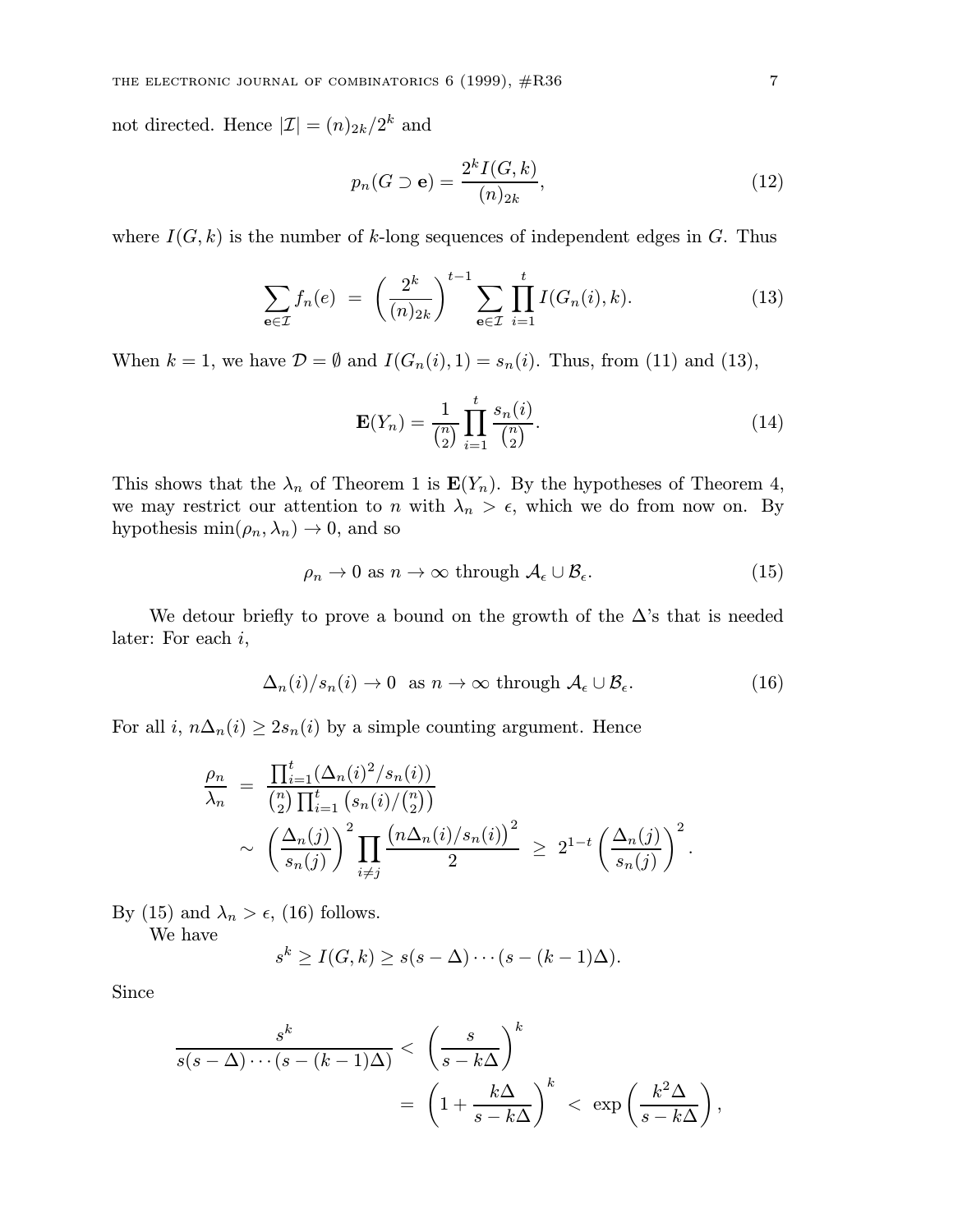it follows from (16) that  $I(G_n(i), k) \sim s_n(i)^k$  for each fixed k. Hence  $f_n(\mathbf{e}) \sim (2\lambda/n^2)^k$  when  $\mathbf{e} \in \mathcal{I}$ . Since  $|\mathcal{I}| = (n)_{2k}/2^k \sim n^{2k}/2^k$ , it follows from (11) and (12) that

$$
\sum_{\mathbf{e}\in\mathcal{I}} f_n(\mathbf{e}) \sim (n^{2k}/2^k) \prod_{i=1}^t (s_n(i)^k 2^k/n^{2k}) \sim \lambda_n^k.
$$
 (17)

We will show that

$$
\sum_{\mathbf{e}\in\mathcal{D}} f_n(\mathbf{e}) = \mathcal{O}(\lambda_n^k). \tag{18}
$$

When (17) and (18) are combined with  $\lambda_n = \mathbf{E}(Y_n)$ , we obtain (7) with  $\mathcal{B}_{\epsilon}$  replaced by  $A_{\epsilon} \cup B_{\epsilon}$  and hence (6) follows as well. Thus, proving (18) will complete the proof of Theorem 1.

Suppose that the k edges in e form a graph  $H$  with  $v$  vertices and  $c$  components. Since  $e \in \mathcal{D}$ ,

$$
c < v/2 < k. \tag{19}
$$

Fix a spanning forest  $F$  of  $H$ . The edges of **e** are relabeled in the following order:

- 1. One edge in each tree in the spanning forest. The probability that each such edge lies in G, conditioned on edges already relabeled is bounded above by  $2s/(n-2k)^2$ .
- 2. Additional edges that grow each tree in the spanning forest in a connected fashion. The probability that each such edge lies in  $G$ , conditioned on edges already relabeled is bounded above by  $\Delta/(n-2k)$ . To see this, note that one vertex on each such edge has already been embedded.
- 3. The remaining edges of e. Here we use the trivial bound of 1 for the conditional probability.

Since the number of edges in a spanning forest on  $v$  vertices and  $c$  components is  $v - c$ , there are  $v - 2c$  edges in Step 2 and so

$$
p_n(G \supseteq e) \leq \left(\frac{2s}{(n-2k)^2}\right)^c \left(\frac{\Delta}{n-2k}\right)^{v-2c}.
$$

Constructing possible e's with the given values of  $k, v$ , and  $c$  in a similar manner, we see that there are at most

$$
k! \ (n^2/2)^c \, n^{v-2c} \ = \ (2^c \, k!) \, n^v.
$$

Hence the contribution of such  $e$  to the sum over  $D$  is at most

$$
(2c k!) nv \prod_{i=1}^{t} \left( \frac{2s_n(i)}{(n-2k)^2} \right)^c \left( \frac{\Delta_n(i)}{n-2k} \right)^{v-2c}
$$
  
=  $\mathcal{O}(1) nv \prod_{i=1}^{t} \left( \frac{2s_n(i)}{n^2} \right)^c \left( \frac{\Delta_n(i)}{n} \right)^{v-2c}$   
=  $\mathcal{O}(1) \left\{ n^2 \prod_{i=1}^{t} \frac{s_n(i)}{n^2} \right\}^{v/2} \left( \prod_{i=1}^{t} \frac{\Delta_n(i)^2}{s_n(i)} \right)^{v/2-c}.$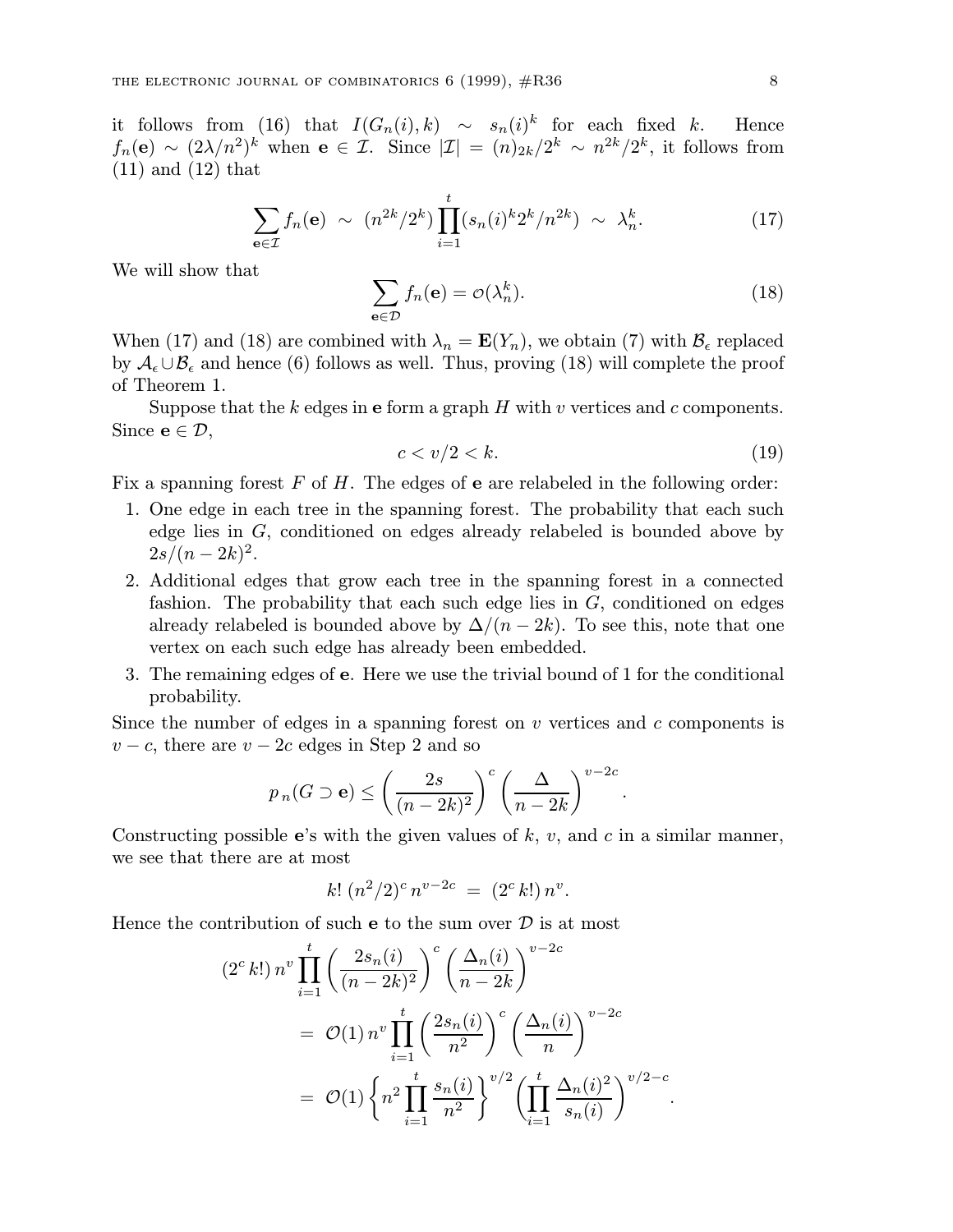It follows from (15) and (19) that all  $e \in \mathcal{D}$  with a given set of values for v and c contribute  $\mathcal{O}(\lambda_n^{v/2})$  to  $\mathbf{E}((Y_n)_k)$ . Since the number of choices for v and c is bounded,  $\lambda_n > \epsilon$  and  $v/2 < k$  by (19), we are done.

#### 4. Proof of Theorem 2

Apply Theorem 1 with  $t = 2$ ,  $G_n(1) = G_n$ , and  $G_n(2) = T_n$ , a spanning tree of  $K_n$ . In the next paragraph we show that, if  $k \log \log n / \log n \to \infty$ , then almost all spanning trees of  $K_n$  have  $\Delta < k$ . Thus  $\rho_n \to 0$  for almost all spanning trees  $T_n$ provided

$$
\frac{\Delta_n^2(\log n/\log\log n)^2}{ns_n} = o(1).
$$

Averaging Theorem 1 over almost all  $T_n$ , eliminating those of high degree, proves Theorem 2.

The maximum degree bound follows from [4], but we include a simple proof here for completeness. Consider the Prüfer sequence for a tree. If the maximum degree is  $k$ , no number appears more than  $k$  times. An upper bound on sequences with at least  $t = k + 1$  appearances of some number is obtained by choosing (i) a number from  $\{1,\ldots,n\}$  to appear at least t times, (ii) t locations for it in the Prüfer sequence, and (iii) the remaining  $n - t - 2$  sequence elements. Hence we have the upper bound

$$
n \binom{n-2}{t} n^{n-t-2} < n^{n-2} (n/t!) < n^{n-2} (n/k!).
$$

Since there are  $n^{n-2}$  trees, the maximum degree is almost surely less than k if  $n/k! = \mathcal{O}(1)$ . The claim in the previous paragraph follows from Stirling's formula.

# 5. Proof of Theorem 3.

For part (a), suppose that the star has been embedded in  $K_n$  and let v be the vertex that is connected to the other  $n-1$  vertices. When the n-cycle is embedded, one vertex will map to  $v$ . The two edges of the cycle that contain  $v$  as an end point also lie in the star and no other edges do.

Part (b) involves somewhat more calculation. Suppose the first caterpillar,  $G_n(1)$ , has been embedded and let  $\mathcal{V} = \{v_1, \ldots, v_b\}$  be the vertices of degree b. There are two sources of common edges: First, when the second caterpillar has vertices of degree b in  $\mathcal V$ . Second, when vertices of degree 1 in  $G_n(2)$  lie in  $\mathcal V$ . In our computations, we will ignore some dependencies that become insignificant as  $n \to \infty$ .

We consider the first case. The number of vertices in  $G_n(2)$  of degree b that lie in  $V$  is asymptotically Poisson and its expected value is

 $b \times \text{Prob}(v_1 \text{ has degree } b \text{ in } G_n(2)) = b \times (b/n) \sim 1.$